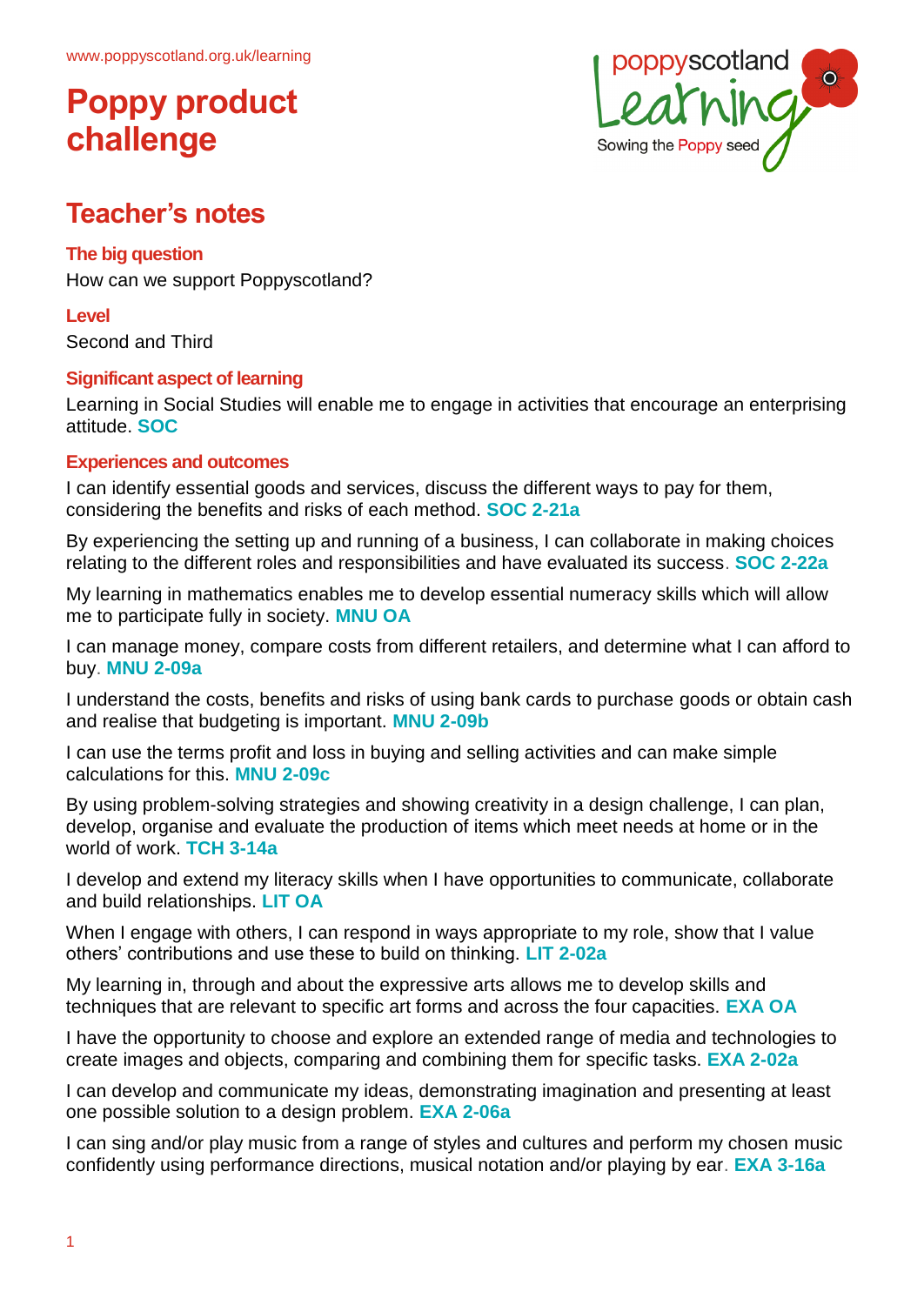

## **Additional resources**

Poppyscotland's image library is available from the Poppyscotland Learning website: [www.poppyscotland.org.uk/learning](http://www.poppyscotland.org.uk/learning)

Information about Lady Haig's Poppy Factory in Edinburgh can be found via this link: [www.ladyhaidpoppyfactory.org.uk](http://www.ladyhaidpoppyfactory.org.uk/)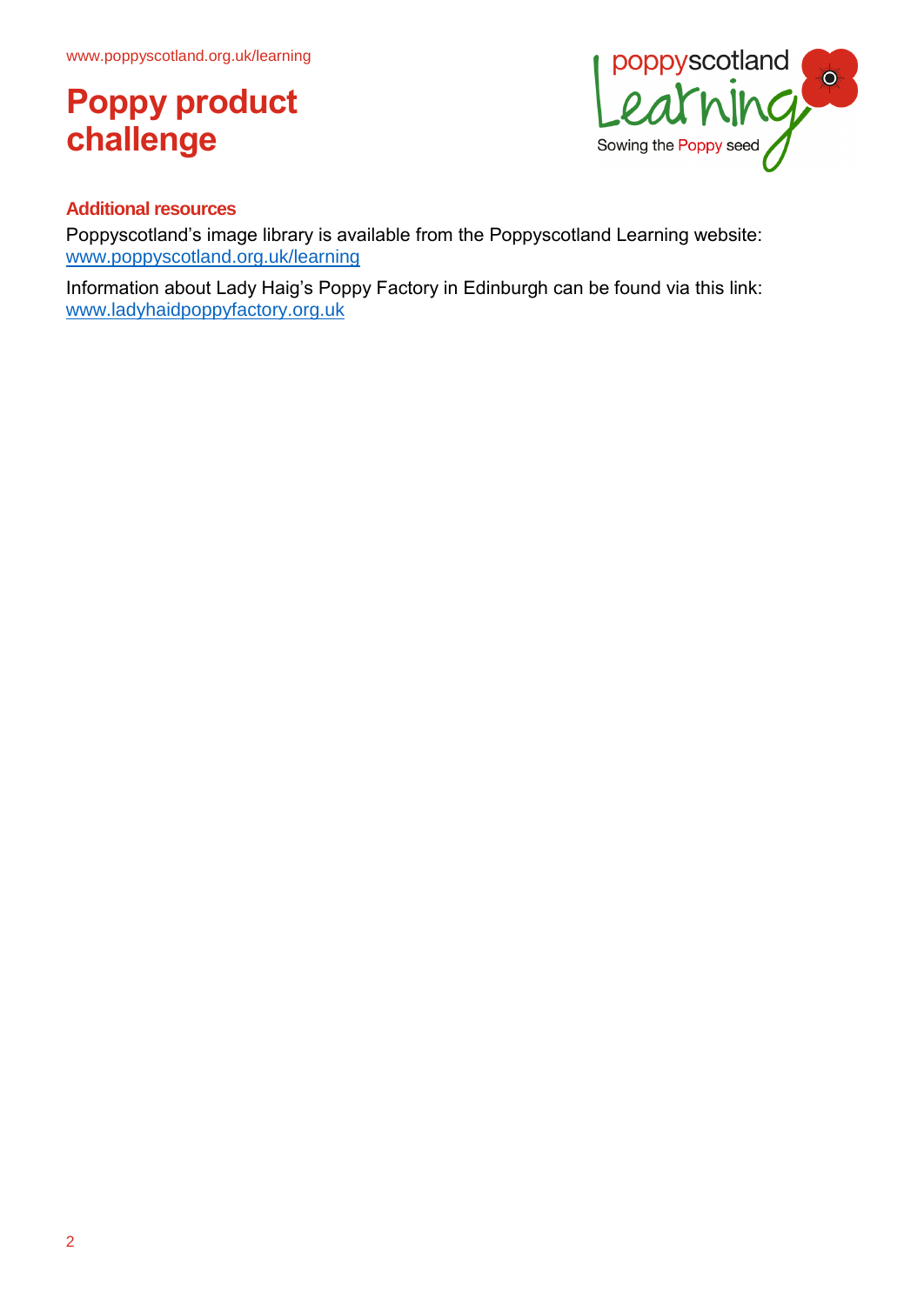

# **Your challenge**

Every year poppies are sold in the lead up to Remembrance Sunday. Money from the sale of poppies helps to care for veterans and their dependants. As well as selling poppies, the organisation also sells poppy wreaths and remembrance crosses. Recently, T-shirts, umbrellas and ties with the poppy theme have all been sold to raise money for the charity.

You have been commissioned by Poppyscotland to design, advertise and market a new product for this year.

- Work in groups of four or five.
- Brainstorm some different ideas of what products could be made using the poppy theme. Decide on one product your group will work on.
- Design a product. Think about how you are going to advertise your product.
- Think about how to advertise your product (use the sheet to help).
- Produce a presentation of no more than four minutes which you will present to the Poppyscotland Directors.

## **Make use of the following resources**

- Books, brochures and shop catalogues;
- School staff, the community and local shops;
- The internet (beware of spending too much time surfing the web).

### **Rules**

- Everyone participates in the planning and production of your group's work.
- Work within the timescales provided.
- Meet the product criteria have you done what you were asked to do?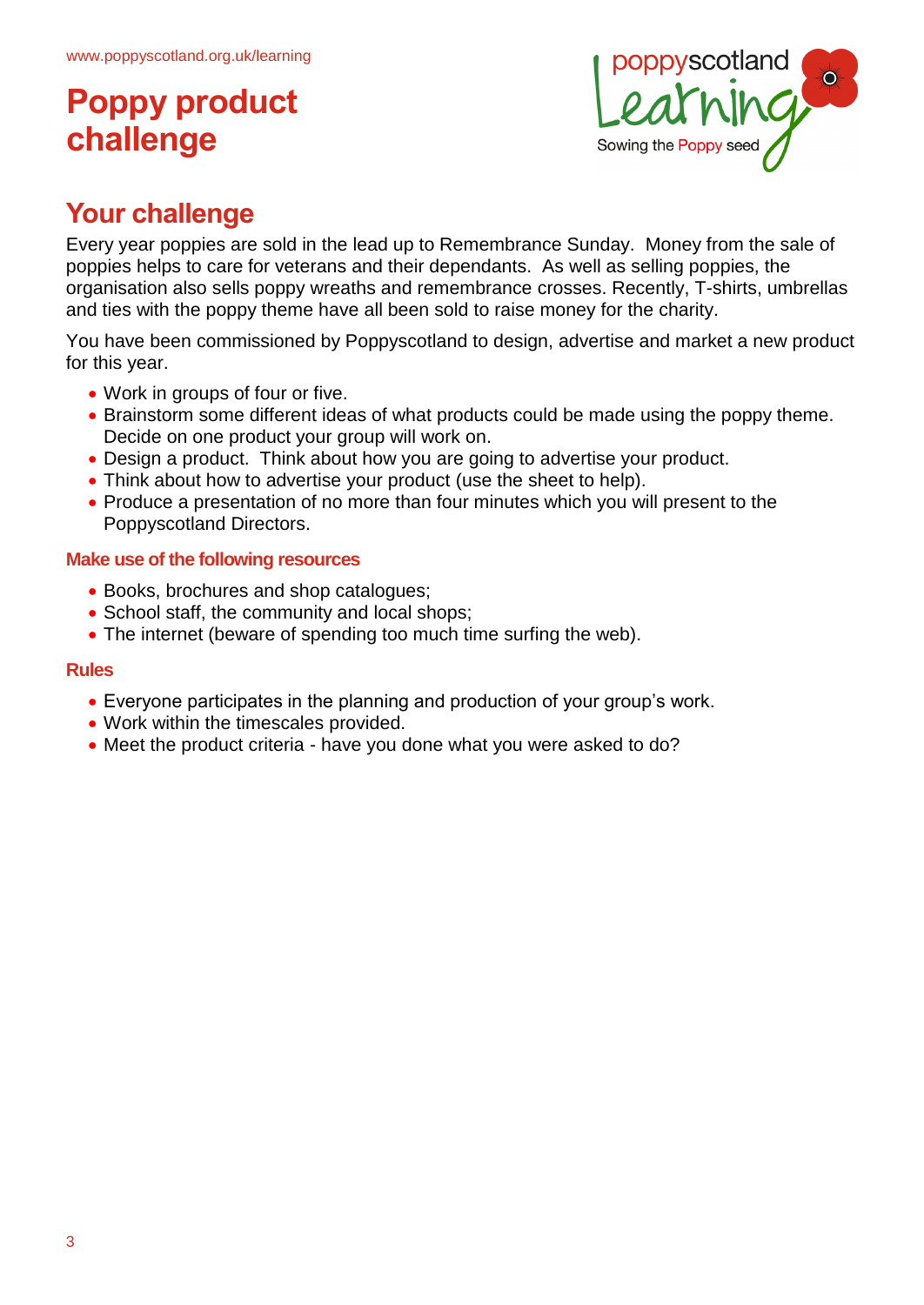

# **Activity sheet 1 – ideas**

### **Task 1**

Use this sheet to brainstorm items that could be made and sold using the theme of the poppy. Once you have completed your sheet, look at other people's ideas and add them in, e.g. poppy umbrellas

What sort of products would be suitable? Handmade cards, bookmarks, key rings, magnets etc?

Who might help with this?

What resources will we need/are available?

What money is available to start us off?

Who will make what?

### **Task 2**

Underline your three best ideas for a product.

#### **Task 3**

Look at other classmates' top three ideas and discuss them together.

#### **Task 4**

As a group, decide on which one idea you are going to work on. Whichever one you choose you will need to design, market and advertise. To help you think about advertising ideas use Poppy product challenge activity sheet 2.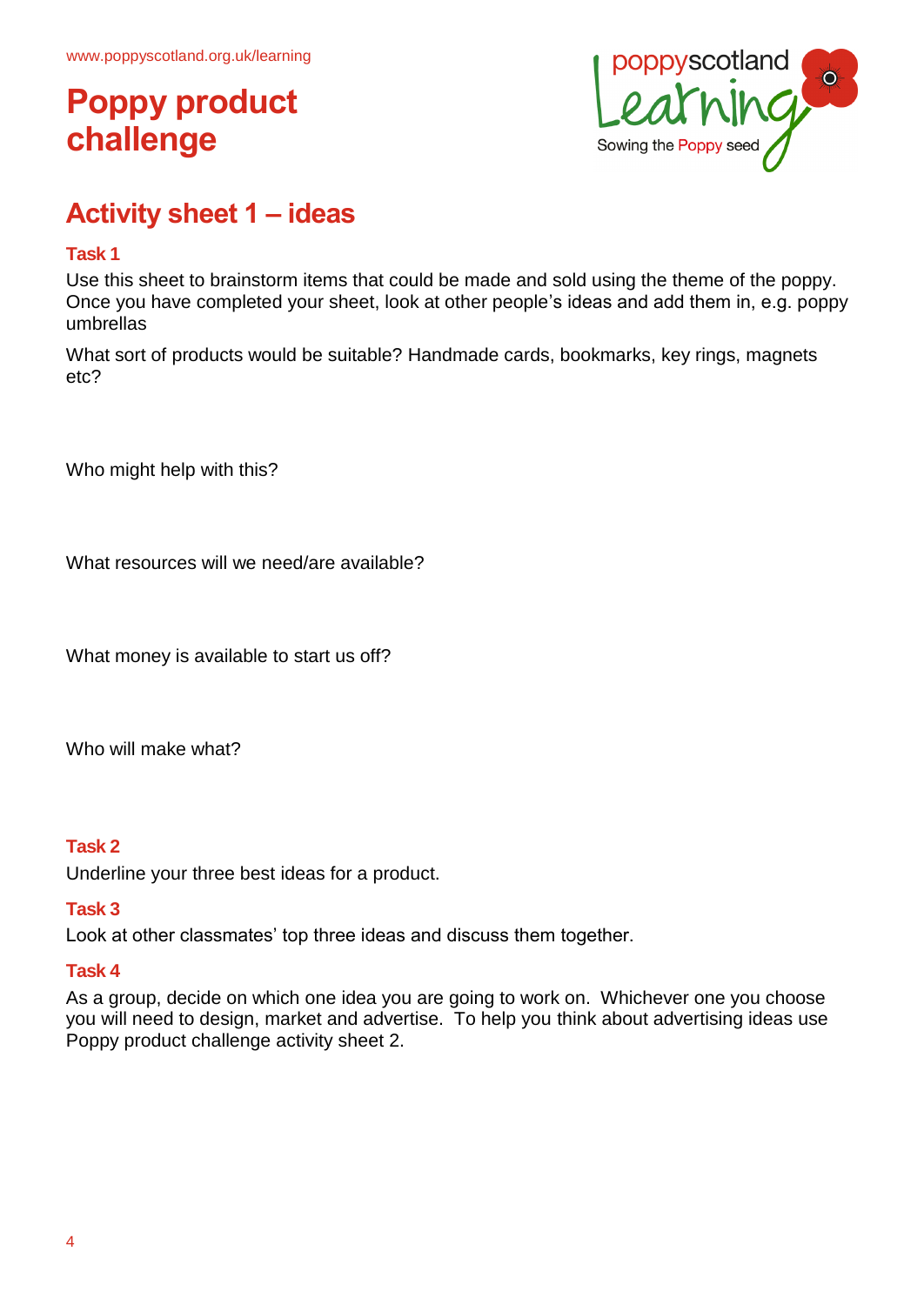

# **Activity sheet 2 – advertising**

### **Task 1**

Use this sheet to brainstorm ways in which you could advertise your poppy product. Once you have completed your sheet, look at other people's ideas and add them in.

## **Think**

As a group, decide what would be the best three ways to advertise your product in your school.

### **Think**

Decide when would be a good time to advertise your product.

## **Think**

Which group of people are your advertisements aimed at?

### **Final task**

Begin to work on your advertising campaign.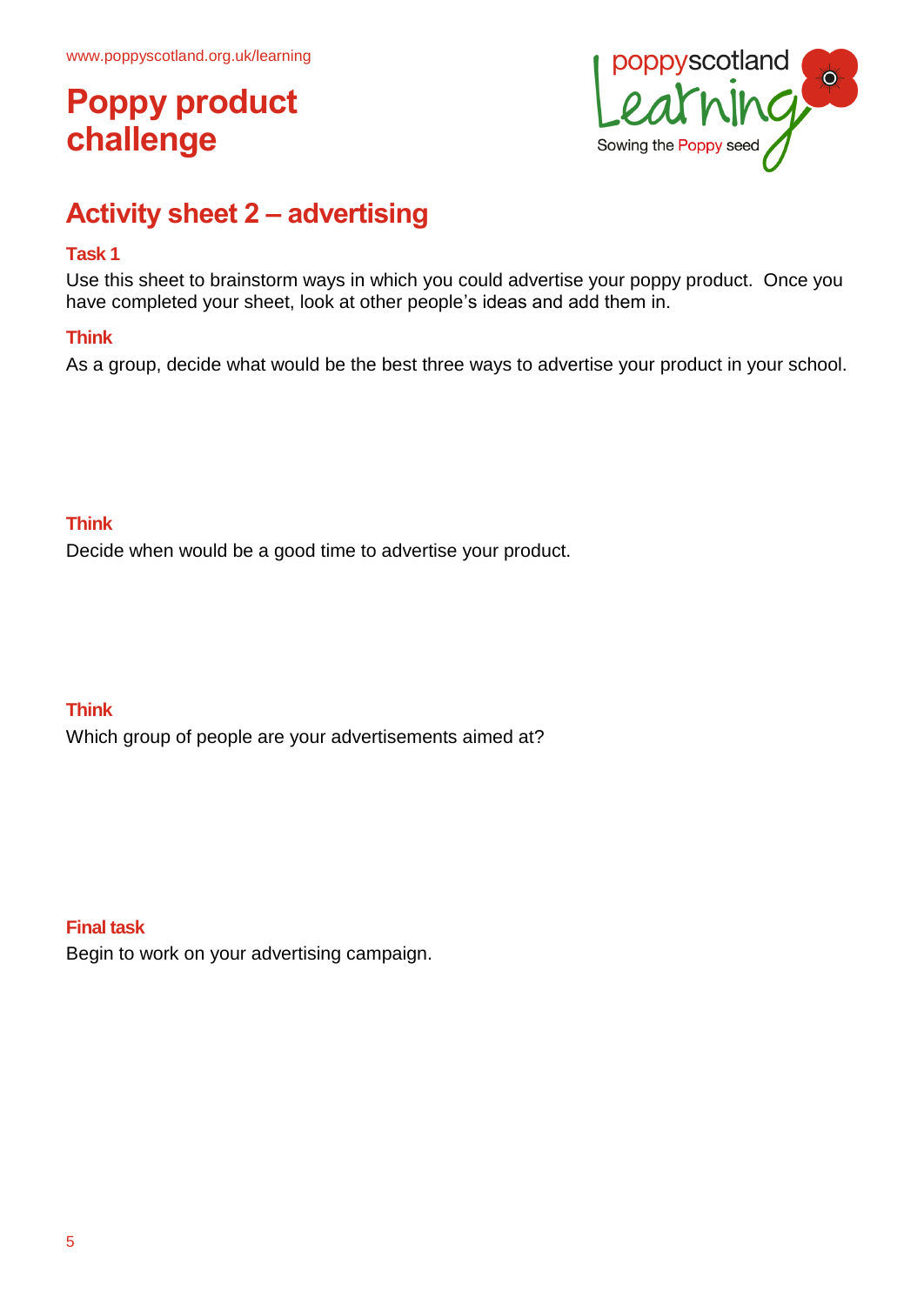

# **What progress have I made today?**

Learning in Social Studies will enable me to engage in activities that encourage an enterprising attitude. **SAL SOC**

| $2nd$ level<br>I can identify and suggest different types of<br>enterprise activity.<br>Some examples are                                                 | 3rd level<br>I can work with others to create and develop a<br>business idea, exploring an ethical issue.<br>Some points are |
|-----------------------------------------------------------------------------------------------------------------------------------------------------------|------------------------------------------------------------------------------------------------------------------------------|
| $4th$ level<br>I can evaluate different methods of setting up<br>and sustaining an enterprise, including finance<br>and legal aspects.<br>Some points are |                                                                                                                              |